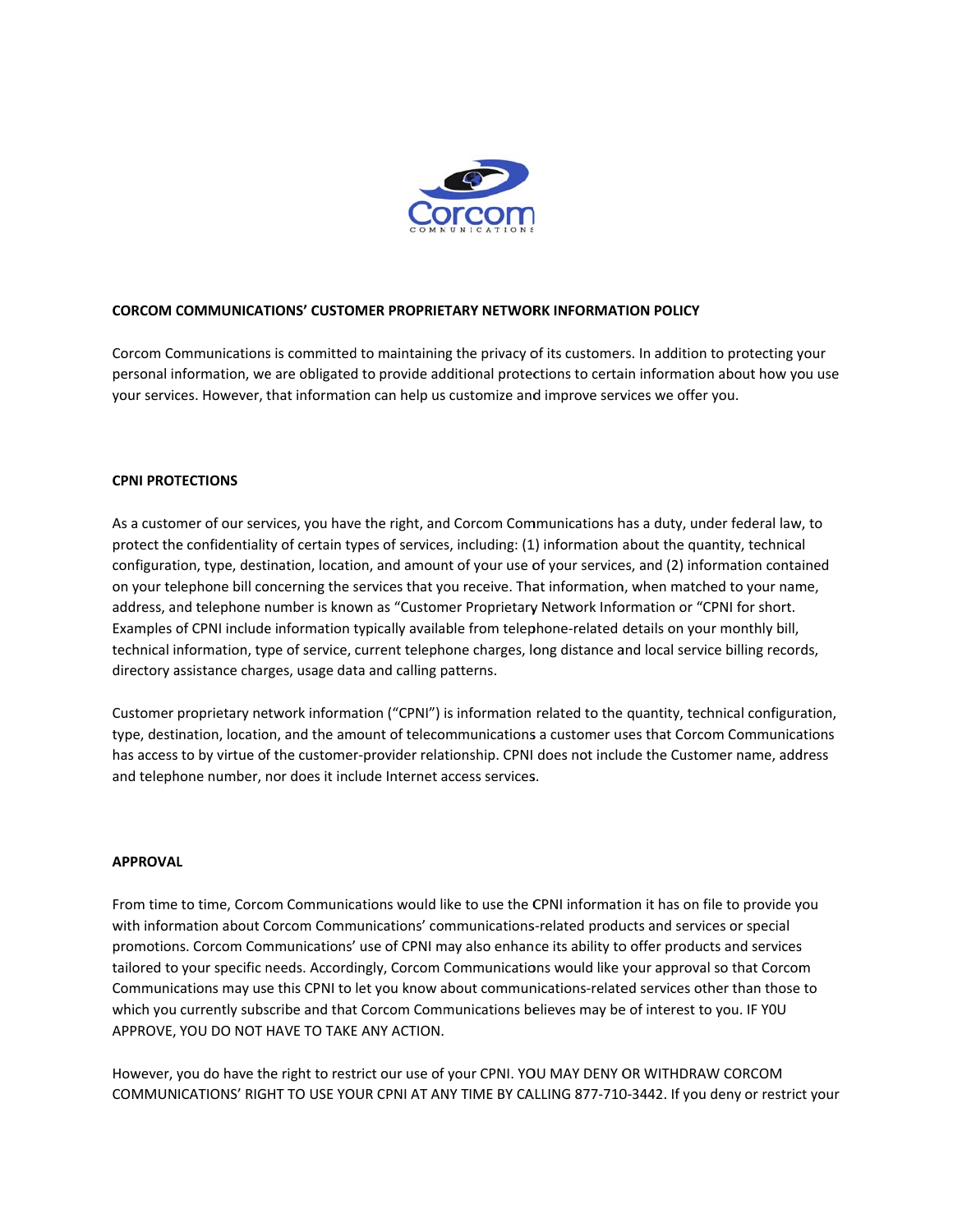approval for Corcom Communications to use your CPNI, you will suffer no effect, now or in the future, on how Corcom Communications provides any services to which you subscribe. Any denial or restriction of your approval remains valid until your services are discontinued or you affirmatively revoke or limit such approval or denial.

In some instances, Corcom Communications will want to share your CPNI with its independent contractors and joint venture partners in order to provide you with information about Corcom Communications' communicationsrelated products and services or special promotions. Prior to sharing your CPNI with its independent contractors or joint venture partners, Corcom Communications will obtain written permission from you to do so.

## **CUSTOMER AUTHENTICATION**

Federal privacy rules require Corcom Communications to authenticate the identity of its customer prior to disclosing CPNI. Customers calling Corcom Communications' customer service center can discuss their services and billings with a Corcom Communications representative once that representative has verified the caller's identity. There are three methods by which Corcom Communications will conduct customer authentication:

1) By having the Customer provide a pre‐established password and/or PIN to a customer service representative.

2) By calling the Customer back at the telephone number associated with the services purchased if a password/or PIN has been forgotten.

3) By mailing any requested documents only to the Customer's address of record. Any other electronic means of providing this information (ie: email, text, facsimile, etc.) is not permitted. This is for records request only and not as an alternative for obtaining lost or forgotten password/or PIN information

Passwords and/or PINs may not be any portion of the Customer's social security number, mother's maiden name, amount or telephone number associated with the Customer's account or any pet name. In the event the Customer fails to remember their password and/or PIN, Corcom Communications will ask the Customer a series of questions known only to the Customer and Corcom Communications in order to authenticate the Customer. In such an instance, the Customer will then establish a new password/PIN associated with their account.

#### **NOTIFICATIONS OF CERTAIN ACCOUNT CHANGES**

Corcom Communications will be notifying customers of certain account changes. For example, whenever an online account is created or changed, or a password or other form of authentication (such as a "secret question and answer") is created or changed, Corcom Communications will notify the account holder by either the email address that they provided or by mailing the notification to their address of record. Additionally, after an account has been established, when a customer's address (whether postal or e‐mail) changes or is added to an account, Corcom Communications will also send a notification.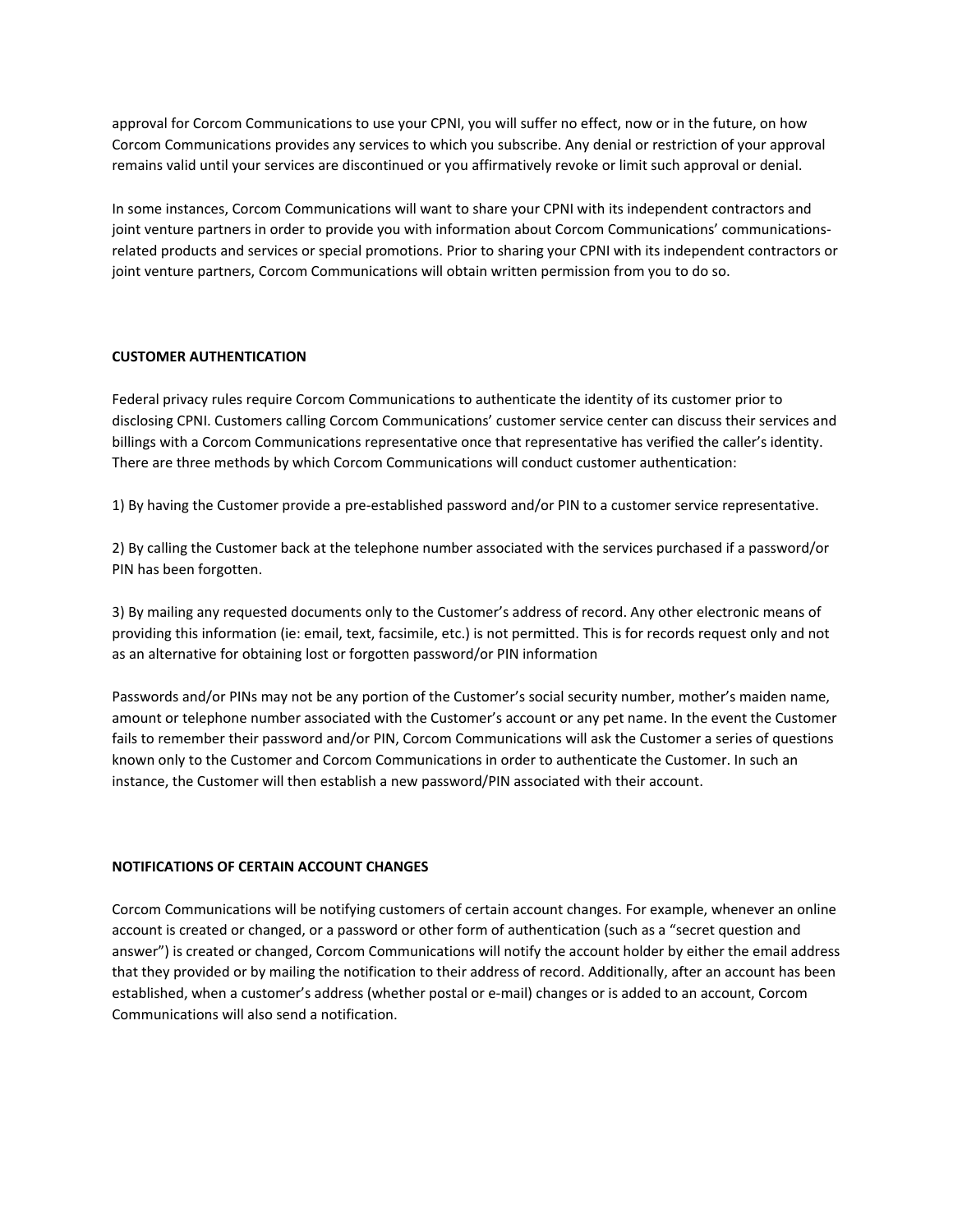## **DISCLOSURE OF CPNI**

Corcom Communications may disclose CPNI in the following circumstances:

- When the Customer has approved the use of their CPNI for Corcom Communications or Corcom Communication's joint venture partners and independent contractors (as the case may be) sales or marketing purposes.
- When disclosure is required by law or court order.
- To protect the rights and property of Corcom Communications or to protect Customers and other carriers from fraudulent, abusive, or unlawful use of services.
- When a carrier requests to know whether a Customer has a preferred interexchange carrier (PIC) freeze on their account.
- For directory listing service.
- To provide the services to the Customer, including assisting the Customer with troubles associated with their services.
- To bill the Customer for services.

# **PROTECTING CPNI**

Corcom Communications uses numerous methods to protect your CPNI. This includes software enhancements that identify whether a Customer has approved use of its CPNI. Further, all Corcom Communications employees are trained on the how CPNI is to be protected and when it may or may not be disclosed. All marketing campaigns are reviewed by a Corcom Communications supervisory committee to ensure that all such campaigns comply with applicable CPNI rules.

Corcom Communications maintains records of its own and its joint venture partners and/or independent contractors (if applicable) sales and marketing campaigns that utilize Customer CPNI. Included in this, is a description of the specific CPNI that was used in such sales or marketing campaigns. Corcom Communications also keeps records of all instances in which CPNI is disclosed to third parties or where third parties were allowed access to Customer CPNI.

Corcom Communications will not release CPNI during customer‐initiated telephone contact without first authenticating the Customer's identity in the manner set‐forth herein. Violation of this CPNI policy by any Corcom Communications employee will result in disciplinary action against that employee as set‐forth in Corcom Communications' Employee Manual.

#### **BREACH OF CPNI PRIVACY**

In the event Corcom Communications experiences a privacy breach and CPNI is disclosed to unauthorized persons, federal rules require Corcom Communications to report such breaches to law enforcement. Specifically, Corcom Communications will notify law enforcement no later than seven (7) business days after a reasonable determination that such breach has occurred by sending electronic notification through a central reporting facility to the United States Secret Service and the FBI. A link to the reporting facility can be found at: https://www.cpnireporting.gov . Corcom Communications cannot inform its Customers of the CPNI breach until at least seven (7) days after notification has been sent to law enforcement, unless the law enforcement agent tells